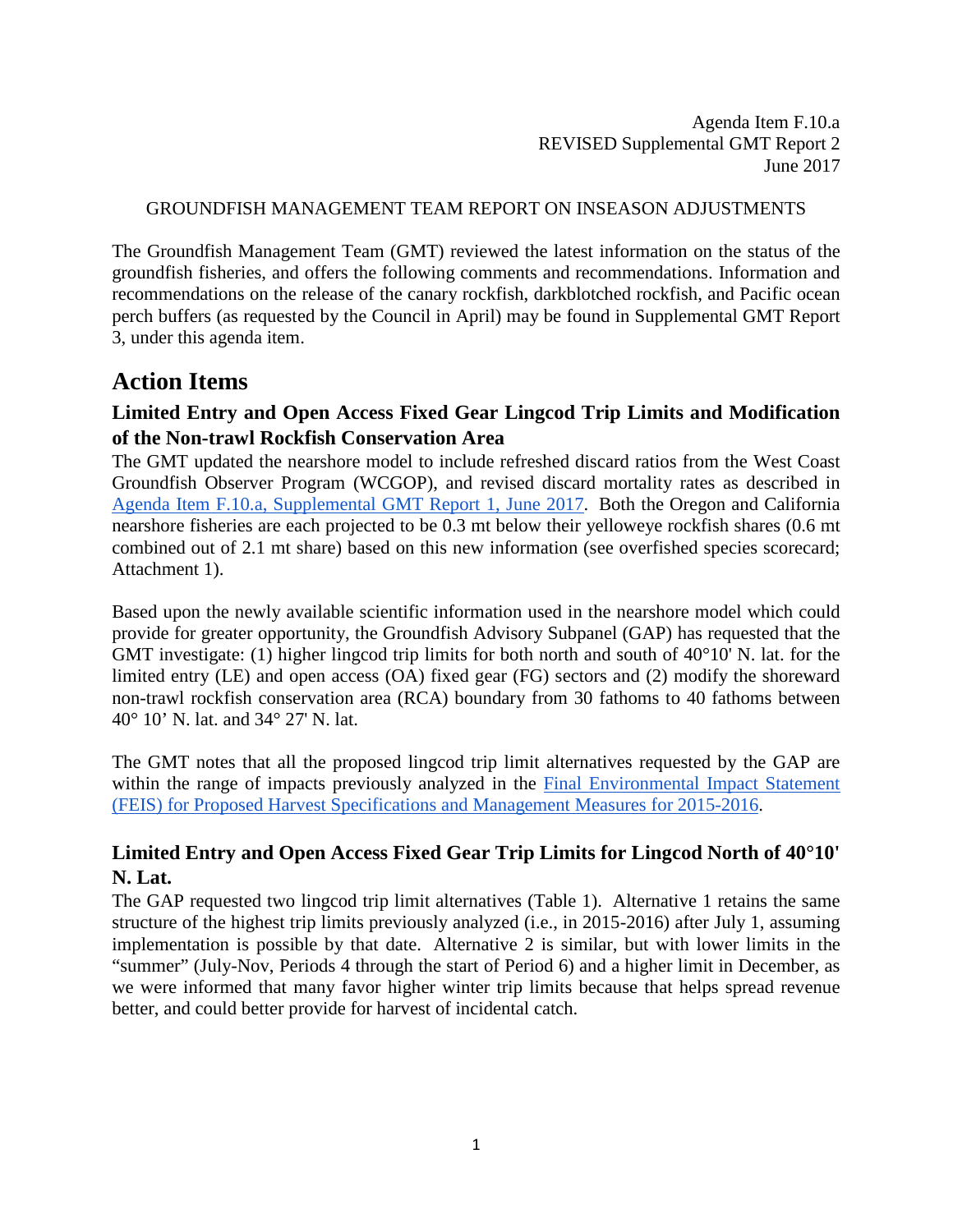<span id="page-1-0"></span>**Table 1. Current and proposed trip limits for limited entry and open access fixed gear trip limits for lingcod north of 40° 10' N. lat. assuming a July 1 implementation date.**

| <b>Alternative</b> | <b>Sector</b> | <b>July-Oct</b>              | <b>Nov</b> | <b>Dec</b> |  |
|--------------------|---------------|------------------------------|------------|------------|--|
| <b>Status Quo</b>  | LE            | 1,200 lbs.<br>bimonthly      | 600 lbs.   | 200 lbs.   |  |
|                    | <b>OA</b>     | 600 lbs.<br>600 lbs. monthly |            | 100 lbs.   |  |
| 1                  | LE            | 1,600 lbs.<br>bimonthly      | 800 lbs.   | 200 lbs.   |  |
|                    | <b>OA</b>     | 800 lbs. monthly             | 800 lbs.   | 100 lbs.   |  |
| $\overline{2}$     | LE            | 1,400 lbs.<br>bimonthly      | 700 lbs.   | 400 lbs.   |  |
|                    | <b>OA</b>     | 700 lbs. monthly             | 700 lbs.   | 200 lbs.   |  |

The GMT notes that previously, there were concerns with opening winter periods related to protecting lingcod spawning season. However, this was during a time when lingcod was overfished, and thus were subject to heightened conservation concerns. The impact analysis in 2015-2016 FEIS, when the winter closure was recommended to be removed, are summarized here. The 2009 lingcod assessment modeled two populations north and south of the California-Oregon border at 42° N. lat. [\(Hamel, et al. 2009\)](http://www.pcouncil.org/wp-content/uploads/Lingcod_Assessment_2009_Final_SAFE_version.pdf). Both populations were healthy with stock depletion estimated at 62 and 74 percent for the north and south, respectively. Further, lingcod is one of few stocks that has a minimum size limit for commercial fisheries (24 inches in CA, 22 inches in WA and OR) which results in most fish reaching maturity before being harvested (i.e., the length of 50 percent maturity is approximately 23.5 inches for females and 15-22 inches for males; [Hamel, et al. 2009\)](http://www.pcouncil.org/wp-content/uploads/Lingcod_Assessment_2009_Final_SAFE_version.pdf). Allowing fish to reach spawning size before harvest is generally considered to boost and help ensure long-term stock productivity (thus avoiding recruitment overfishing).

Given that, some may now have less concern with winter harvests. However, the GMT acknowledges that there still may be some concerns with greater winter harvest of lingcod and notes that Washington still closes recreational lingcod during winter months to protect spawners.

Both alternative trip limits are expected to increase lingcod attainments while staying within the current yelloweye rockfish residuals from the applicable sectors (0.7 mt combined) in the scorecard (Table 2). Minimal impacts are expected for northern California, and are within the California share of 0.7 mt (discussed below). The GAP and the GMT concluded that taking a precautionary approach was wise given that there may be extra effort from displaced salmon trollers, and higher trip limits could entice more targeting. Modeling behavioral changes are difficult since they are hard to predict, and could lead to higher than projected impacts.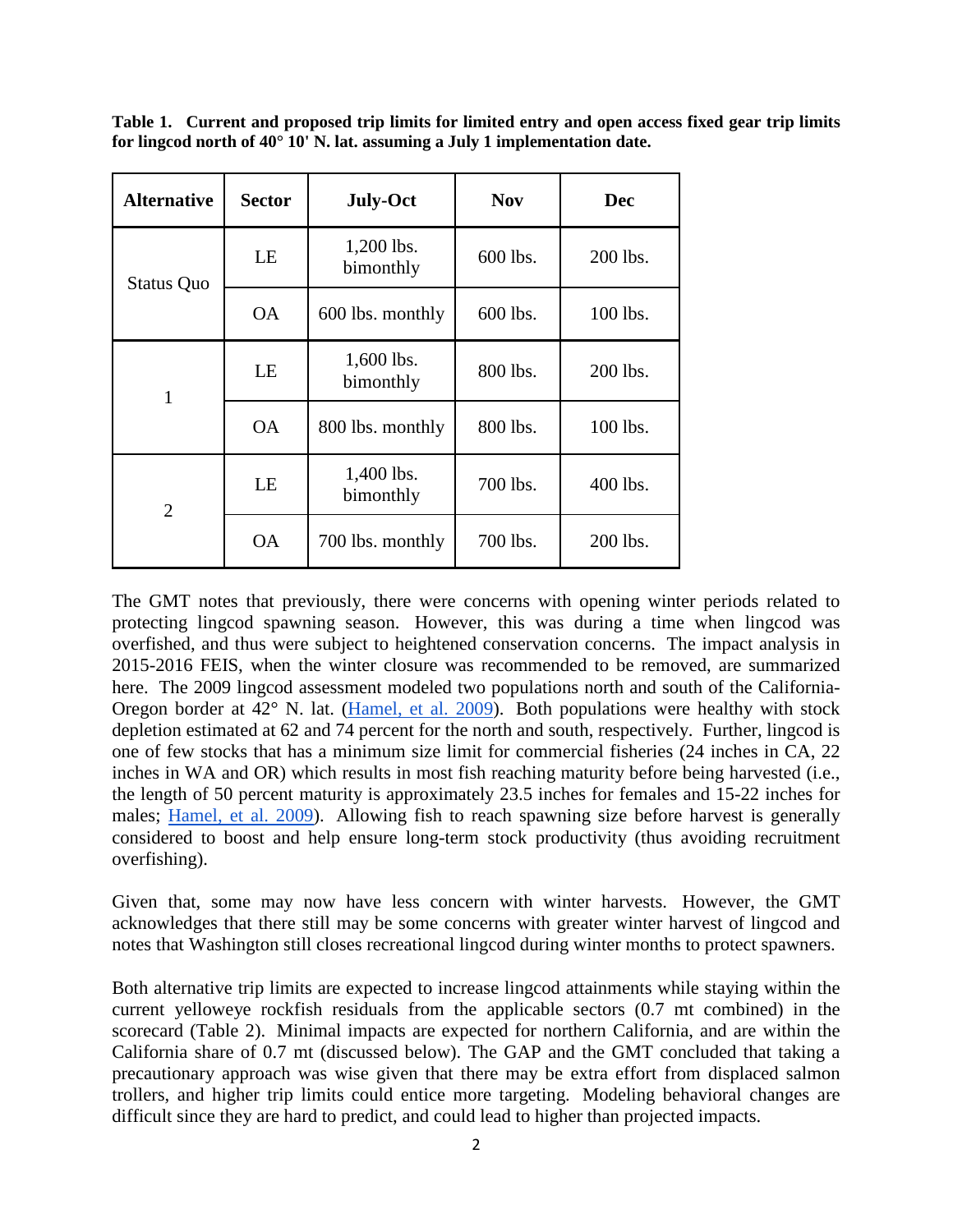<span id="page-2-0"></span>**Table 2. Projected lingcod landings and associated yelloweye rockfish mortality (both in mt) relative to the current scorecard residual for the alternatives to increase lingcod north of 40° 10' N. lat. for the LE and OA FG sectors assuming a July 1 implementation date. Both alternatives are precautionary in regards to yelloweye rockfish impacts given concerns with additional effort from displaced salmon trollers and since higher limits could promote higher targeting.**

| Area                                 | <b>Alternative</b> | Projected<br>lingcod<br>landings | <b>Additional</b><br>associated<br>yelloweye rockfish<br>mortality | <b>Resulting</b><br>residual<br>yelloweye<br>rockfish |  |
|--------------------------------------|--------------------|----------------------------------|--------------------------------------------------------------------|-------------------------------------------------------|--|
|                                      | SQ                 | 48.8                             |                                                                    | 0.310                                                 |  |
| Oregon nearshore                     | A <sub>1</sub>     | 51.5                             | 0.015                                                              | 0.295                                                 |  |
|                                      | A2                 | 51.6                             | 0.017                                                              | 0.293                                                 |  |
| Northern California                  | SQ                 | 5.8                              |                                                                    | 0.300                                                 |  |
| nearshore $(42\textdegree N.$ lat. - | A <sub>1</sub>     | 6.0                              | 0.002                                                              | 0.298                                                 |  |
| $40° 10' N.$ lat.)                   | A2                 | 6.0                              | 0.002                                                              | 0.298                                                 |  |
|                                      | SQ                 | 71.2                             |                                                                    | 0.710                                                 |  |
| Total*                               | A <sub>1</sub>     | 75.5                             | 0.029                                                              | 0.693                                                 |  |
|                                      | A2                 | 75.0                             | 0.058                                                              | 0.691                                                 |  |

\*Minimal amounts of additional lingcod are projected to be taken in the non-nearshore and are included in the total.

**The GMT therefore recommends that the Council consider increasing trip limits of lingcod north of 40° 10' N. lat. for the limited entry and open access fixed gear sectors.**

## **Non-Trawl Rockfish Conservation Area Modifications and Limited Entry and Open Access Fixed Gear Trip Limits for Lingcod South of 40° 10' N lat.**

During the 2017-2018 Biennial Harvest Specifications process, modifications to the non-trawl RCA south of 40° 10' N lat. were analyzed, including modifying the shoreward boundary from 30 fathoms to 40 fathoms between 40° 10' N. lat. and 34° 27' N. lat. [\(Agenda Item F.6.a, Supplemental](http://www.pcouncil.org/wp-content/uploads/2016/04/F6a_Sup_CDFW_Rpt2_APR2016BB.pdf)  [CDFW Report 2, April 2016;](http://www.pcouncil.org/wp-content/uploads/2016/04/F6a_Sup_CDFW_Rpt2_APR2016BB.pdf) Appendix A). While, that action could not be accommodated at the time due to projected yelloweye rockfish impacts, projected impacts to target stocks were minimal. As a result of the previously discussed nearshore model updates which resulted in yelloweye rockfish savings, industry requested that the shoreward non-trawl RCA between 40° 10' N. lat. and 34° 27' N. lat. be modified from 30 fathoms to 40 fathoms.

To analyze the yelloweye rockfish impacts from moving the shoreward non-trawl RCA boundary, the GMT assumed that effort would remain unchanged in the shallowest depth bin (0 to 10 fathoms) and all remaining effort would shift to the deepest depth bin (30 to 40 fathoms). In other words, this method assumes that all the effort which would have occurred between 11 and 30 fathoms would now occur in the 30 to 40 fathom depth bin. While the GMT acknowledges this may overestimate impacts as the discard mortality is 100 percent in the greater than 30 fathom depth bin, it is a simple and conservative method to determine the upper bounds of potential impacts.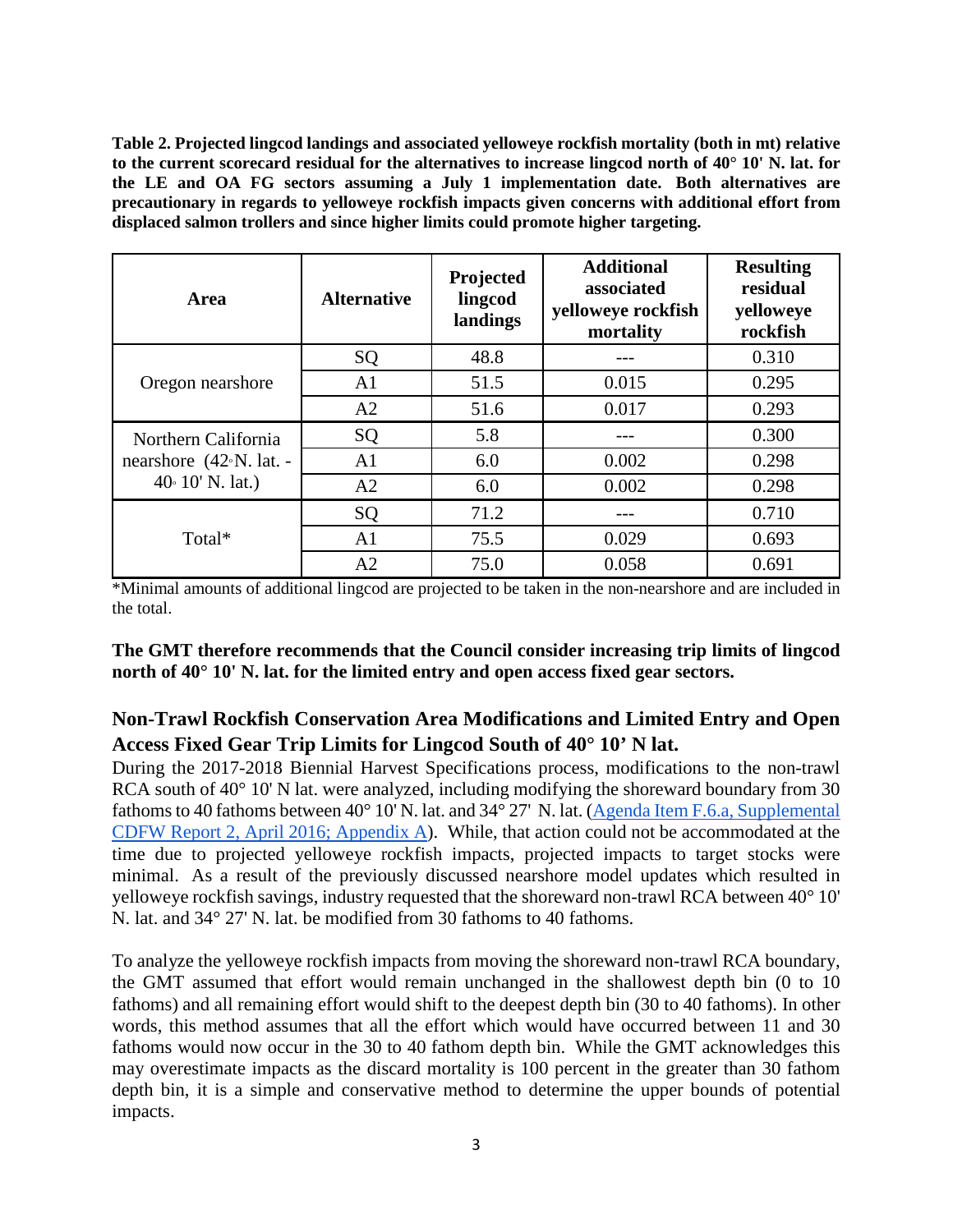In addition, an increase to the LE and OA trip limits for lingcod south of 40° 10' N. lat. were also requested to reduce regulatory discarding. In past years, the non-trawl lingcod allocation south of 40° 10' N. lat. has been fully or near fully ascribed. In 2017, the southern lingcod non-trawl allocation is 683.1 mt of which the recreational fishery is projected to take 410.5 mt for, leaving a residual of 272.6 mt for the non-trawl sector. To ensure that the fishery stayed within the allocation, the recreational lingcod bag limit was reduced from three fish to two fish for 2017- 2018, which significantly reduced projected impacts to lingcod (note the recreational sector accounted for more than 90 percent of take in recent years). The non-trawl commercial sector is projected to take 91.8 mt under status quo trip limits.

As a result the GMT analyzed two possible options, Alternative 1 which would double status quo trip limits and Alternative 2, an intermediate option that increases limits 0.5 times. Both of these options mimic the current trip limit structure as shown in [Table 3.](#page-3-0)

| <b>Alternative</b> | <b>Sector</b> | <b>July-Oct</b>         | <b>Nov</b> | <b>Dec</b> | Projected (mt) |  |
|--------------------|---------------|-------------------------|------------|------------|----------------|--|
| Status Quo         | LE            | 800 lbs. bimonthly      | 400 lbs.   | 200 lbs.   |                |  |
|                    | <b>OA</b>     | 800 lbs. monthly        | 400 lbs.   | 100 lbs.   | 91.8           |  |
| 1                  | LE            | 1,600 lbs.<br>bimonthly | 800 lbs.   | 400 lbs.   | 178.7          |  |
|                    | <b>OA</b>     | 800 lbs. monthly        | 800 lbs.   | 200 lbs.   |                |  |
| $\overline{2}$     | LE            | 1,200 lbs.<br>bimonthly | 600 lbs.   | 300 lbs.   | 146.7          |  |
|                    | <b>OA</b>     | 600 lbs. monthly        | 200 lbs.   | 150 lbs.   |                |  |

<span id="page-3-0"></span>**Table 3. Proposed alternative trip limits for lingcod south of 40° 10' N. lat.**

Both actions will increase yelloweye rockfish impacts, however, it appears that they could be accommodated while remaining within California's nearshore yelloweye rockfish share of 0.7 mt. [\(Table 4\)](#page-4-0). As shown in [Table 2,](#page-2-0) there are projected to be minimal yelloweye rockfish impacts in northern California (40° 10' N. lat. - 42° N. lat.) under any Alternative for north of 40° 10' N lat.. [Table 4](#page-4-0) displays projected yelloweye rockfish impacts for the nearshore south of 40° 10' N. lat. under the proposed trip limit alternatives and two non-trawl RCA configurations.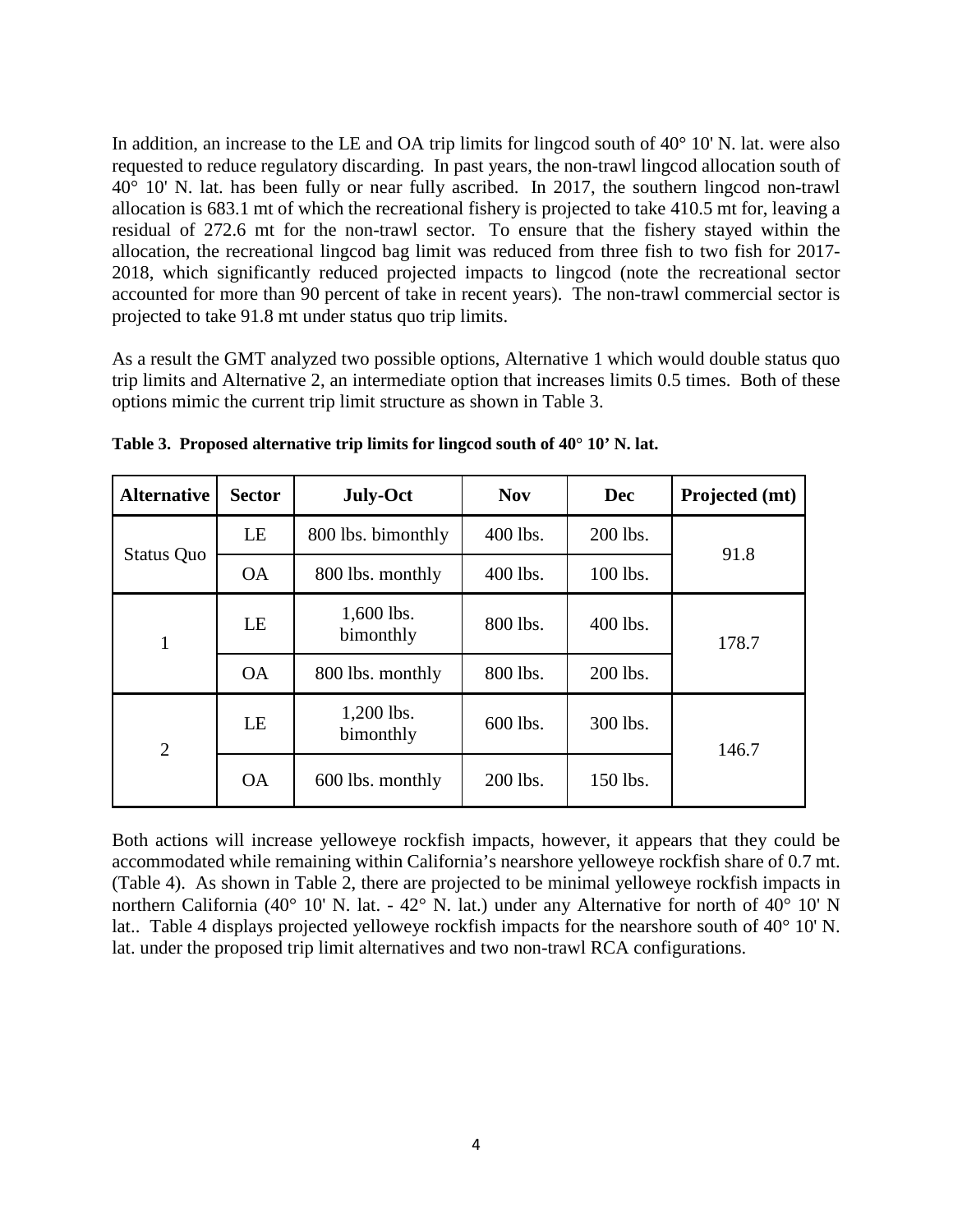| <b>Trip Limit Alternative</b> | <b>RCA Configuration</b> | YE Impacts (mt) |  |  |
|-------------------------------|--------------------------|-----------------|--|--|
| <b>Status Quo</b>             | Status Quo (30 fm)       | 0.46            |  |  |
| <b>Status Quo</b>             | $40$ fm                  | 0.61            |  |  |
| Alternative 1/Alternative 2   | Status Quo (30 fm)       | 0.52            |  |  |
| Alternative 1                 | $40$ fm                  | 0.68            |  |  |
| Alternative 2                 | $40$ fm                  | 0.67            |  |  |

<span id="page-4-0"></span>**Table 4. Projected impacts of yelloweye rockfish by trip limit alternative and non-trawl RCA configuration.** 

While it may seem counterintuitive that the projected yelloweye rockfish impacts resulting from each trip limit alternative do not vary greatly, this is because only those lingcod which are landed with other nearshore species are included in the nearshore model projections. Further, a state issued permit is required to land nearshore species in California, which limits the amount of effort in the fishery. As a result, the difference between the trip limit alternatives is minimal, though in conjunction with the impacts resulting from modification of the non-trawl RCA, there is a slight difference in projected between the trip limit alternatives.

**The GMT recommends that the Council consider increasing lingcod trip limits for limited entry and open access fixed gear sectors south of 40° 10' N lat. and modify the shoreward non-trawl RCA boundary between 40° 10' N lat. and 34° 27' N lat. from 30 fathoms to 40 fathoms.**

# **Informational Items**

## **Sablefish Daily Trip Limit (DTL)**

As a reminder, the Council took action in April to increase the trip limits for the OA sector north of 36° N. lat. (OAN) from one landing per week up to 900 lbs., not to exceed 1,800 lbs. bimonthly, to one landing per week up to 1,000 lbs., not to exceed 2,000 lbs. bimonthly. This increase was effective as of May 12, 2017 [\(NMFS-SEA-17-11\)](http://www.westcoast.fisheries.noaa.gov/publications/fishery_management/groundfish/public_notices/nmfs-sea-17-11.pdf). [Table 5](#page-5-0) below shows the projected landings and attainment for each DTL sector with landings data complete through May 31, 2017.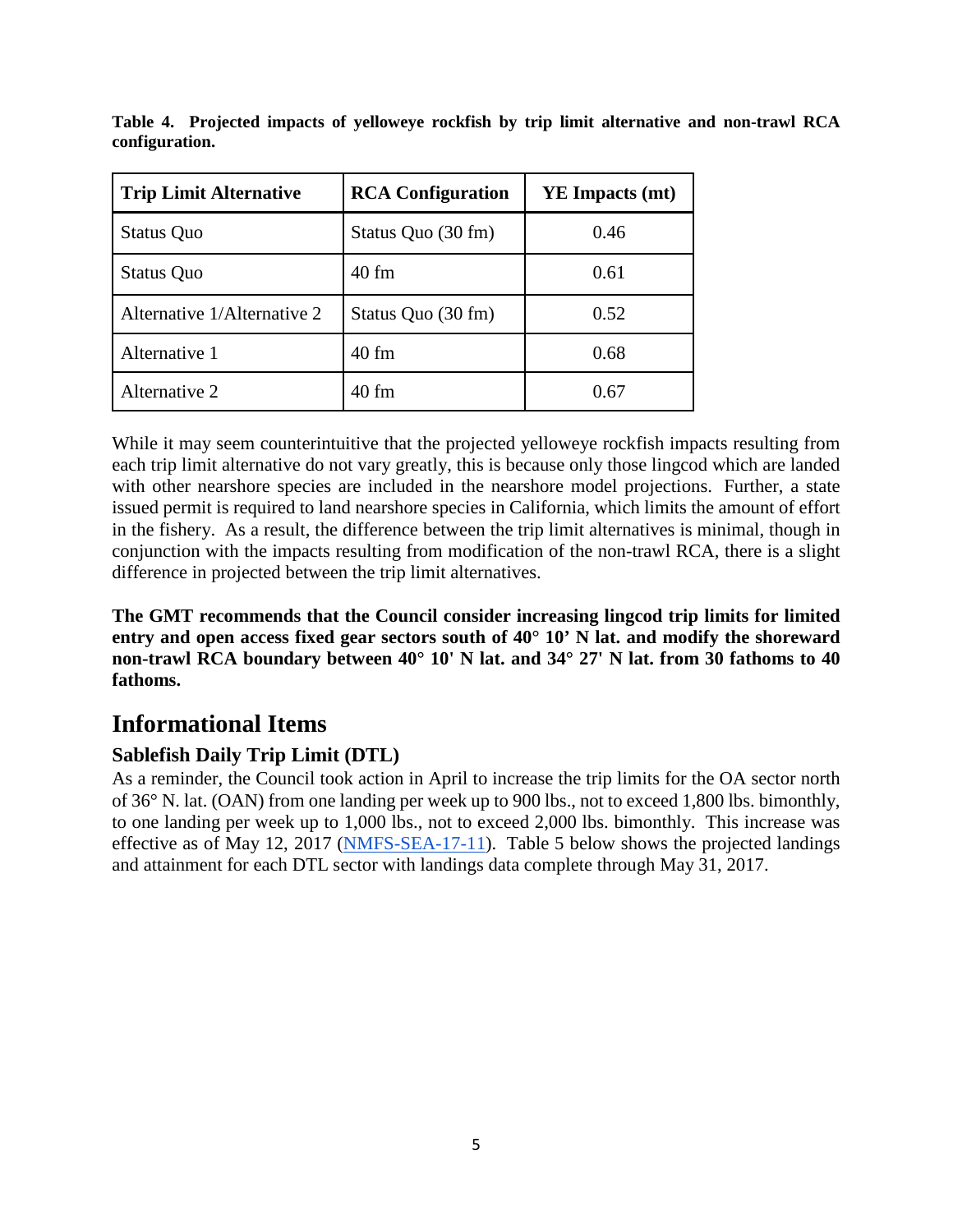| <b>Sector</b> | Landings (mt)   | <b>Landing Target (mt)</b> | <b>Attainment</b> |
|---------------|-----------------|----------------------------|-------------------|
| <b>LEN</b>    | $196.3 - 222.2$ | 258                        | 76.1 - 86.1%      |
| <b>OAN</b>    | $380.4 - 436.3$ | 425                        | $89.5 - 103.7\%$  |
| <b>LES</b>    | $317.7 - 371.8$ | 728                        | $43.6 - 51.1\%$   |
| <b>OAS</b>    | 54.9            | 312                        | 17.6%             |

<span id="page-5-0"></span>**Table 5. Projected landings and attainment for DTL sectors. LEN: Limited Entry North of 36° N. lat, LES: Limited Entry South of 36° N. lat, OAS: Open Access South of 36° N. lat.**

#### **Pacific Ocean Perch Bycatch in Pink Shrimp Fishery-2014**

After the April 2015 Council meeting, the GMT reached out to WCGOP for more information about the high bycatch of Pacific ocean perch in the pink shrimp fishery in 2014. As a reminder, bycatch in 2014 was 20 times higher than in other recent years, including 2015. The GMT proposed several potential reasons for this high bycatch, including a possible recruitment event, small sampling coverage being expanded on high bycatch hauls, and a greater proportion of Washington pink shrimp occurring further north where POP are more abundant. WCGOP explained that it is most likely due to the doubling of shrimp landings from 2014 to 2015 off of Washington, where the bycatch occurred at 40 times the rate observed in previous years. In addition, bycatch rates in Oregon increased by about 20 percent from 2013 although total catch pink shrimp was similar. Based on this the GMT still believes 3 mt is still an appropriate projected impact from the Incidental Open Access.

#### **Research**

NMFS staff provided preliminary projected impacts for all research projects for 2017 [\(Table](#page-5-1)  [6\)](#page-5-1). The GMT notes that while the projected impacts for bocaccio exceed the set aside, there is a residual in the scorecard (476.2 mt; Attachment 1). The International Pacific Halibut Commission (IPHC) survey has just begun, so there are no updates to overfished species impacts. The GMT and IPHC will continue close communication concerning yelloweye rockfish impacts as the survey progresses.

| I WILD TI VIN   |                  |            |
|-----------------|------------------|------------|
| <b>Species</b>  | <b>Set Aside</b> | Projection |
| <b>Rocaccio</b> |                  |            |

<span id="page-5-1"></span>**Table 6. Preliminary projected impacts, in mt, for all research projects for 2017. Information from NMFS WCR.**

| <b>Bocaccio</b> | 4.6 | 8.2  |
|-----------------|-----|------|
| Cowcod          | 2.0 | 0.9  |
| <b>POP</b>      | 5.2 | 4.76 |
| Yelloweye RF    | 2.7 | 2.4  |
|                 |     |      |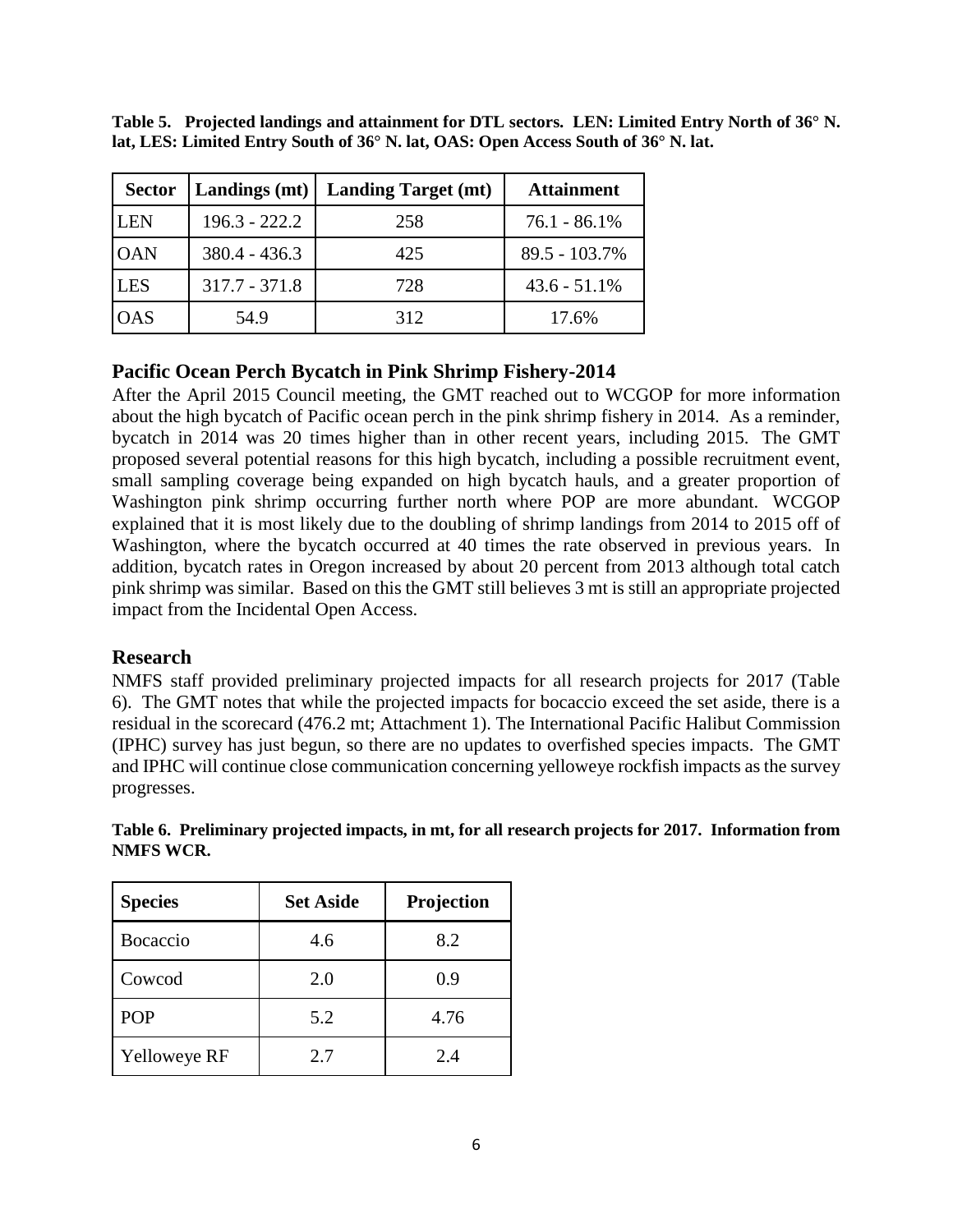# **Overfished Species Scorecard Update**

Attachment 1 shows the latest overfished species scorecard. Updates include new projections from the nearshore projection model (as described above and in [Agenda Item F.10.a, Supplemental](http://www.pcouncil.org/wp-content/uploads/2017/06/F10a_Sup_GMT_Rpt_InseasonRpt1-Final_DMRS_for_BB_and_WCGOP_Jun2017BB.pdf)  [GMT Report 1, June 2017\)](http://www.pcouncil.org/wp-content/uploads/2017/06/F10a_Sup_GMT_Rpt_InseasonRpt1-Final_DMRS_for_BB_and_WCGOP_Jun2017BB.pdf) and the at-sea bootstrap methodology.

#### **The GMT Recommends the Following:**

- **the Council consider increasing lingcod trip limits north of 40°10' N. lat. for the limited entry and open access fixed gear sectors.**
- **the Council consider increasing lingcod trip limits for limited entry and open access fixed gear sectors south of 40° 10' N lat. and modify the shoreward non-trawl RCA boundary between 40° 10' N lat. and 34° 27' N lat. from 30 fathoms to 40 fathoms.**